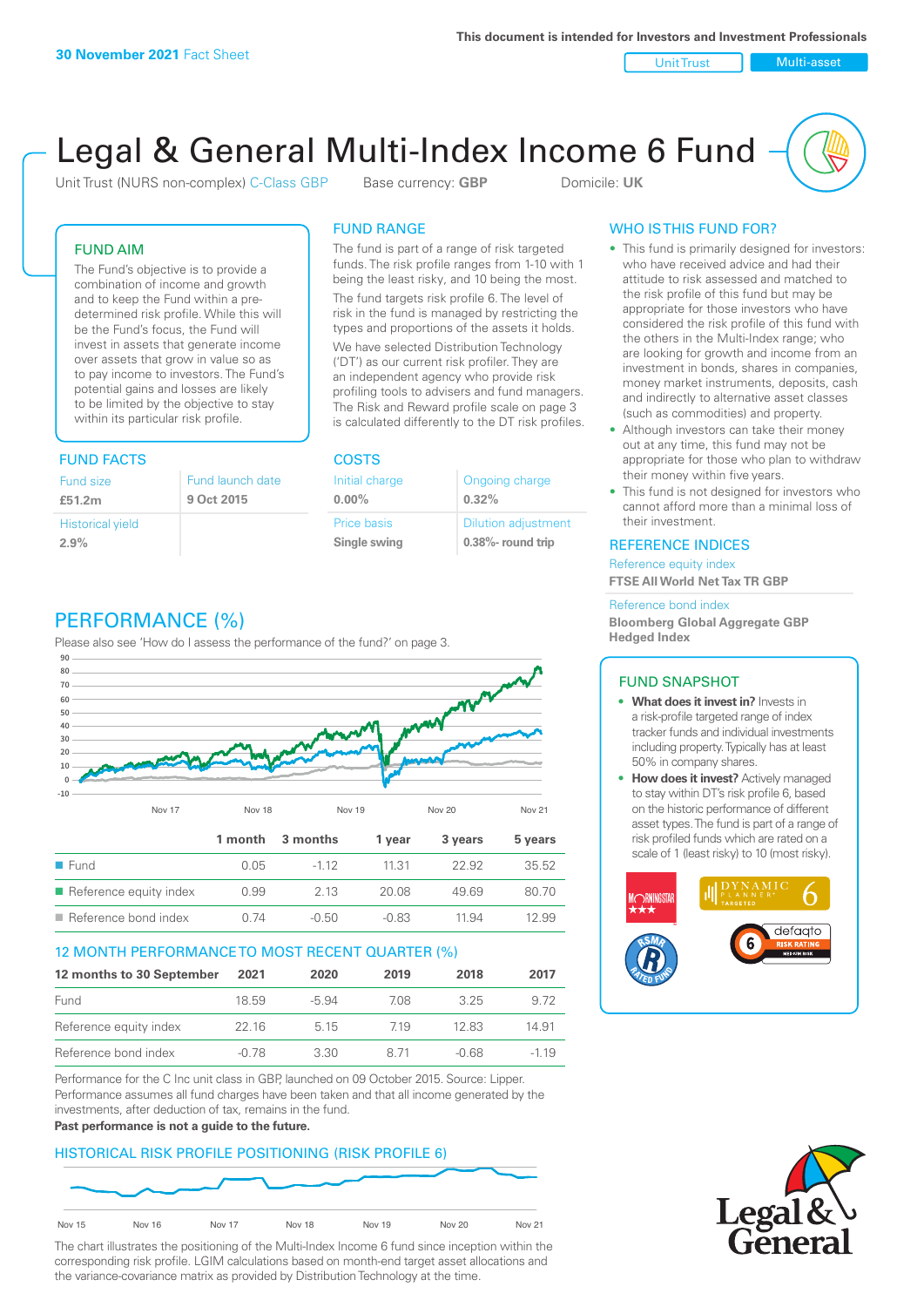### Legal & General Multi-Index Income 6 Fund

Unit Trust (NURS non-complex) C-Class GBP

### PORTFOLIO BREAKDOWN

All data source LGIM unless otherwise stated. Totals may not sum due to rounding.





### FUND MANAGERS

The fund managers have responsibility for managing the multi-index fund range. They are part of the Multi-Asset Funds (MAF) team in LGIM. This team focuses on designing and managing multi-asset funds that are tailored to match the specific objectives of various client types. The team sits within a wider Asset Allocation team which combines both depth of experience with a broad range of expertise from different fields, including fund management, investment consulting and risk management roles.

### TOP 10 HOLDINGS (%)

| L&G Quality Equity Dividends ESG Exclusions UK ETF               | 20.0 |
|------------------------------------------------------------------|------|
| L&G Quality Equity Dividends ESG Exclusions Europe ex UK ETF     | 8.0  |
| L&G US Index Trust                                               | 7.5  |
| L&G Quality Equity Dividends ESG Exclusions Emerging Markets ETF | 7.5  |
| L&G Quality Equity Dividends ESG Exclusions Asia ex Japan ETF    | 7.0  |
| L&G UK Index Trust                                               | 7.0  |
| L&G Emerging Markets Government Bond (Local Currency) Index Fund | 6.5  |
| L&G Emerging Markets Government Bond (US\$) Index Fund           | 5.5  |
| L&G High Income Trust                                            | 5.0  |
| Global REITs Index Trust                                         | 4.0  |